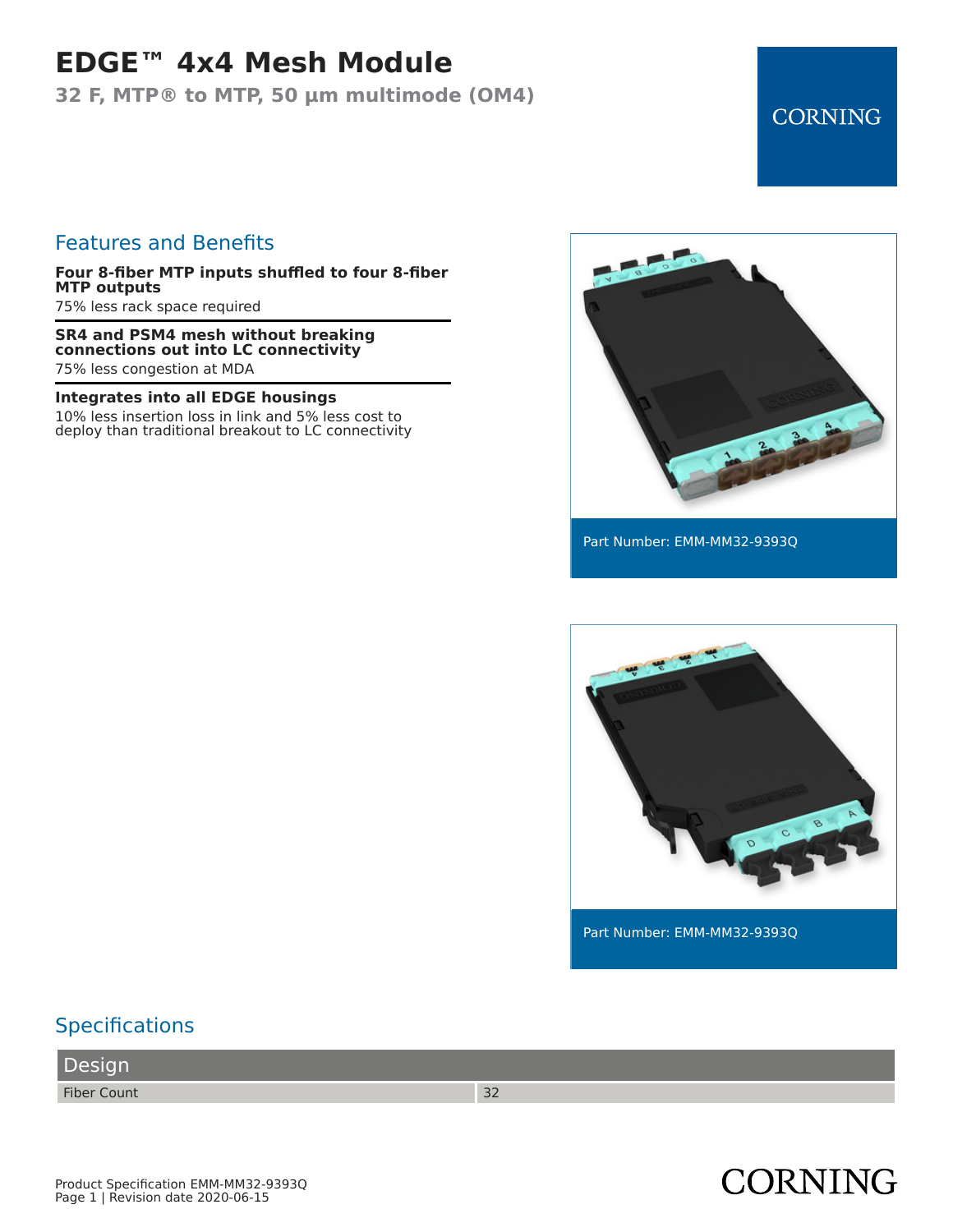# **EDGE™ 4x4 Mesh Module**

**32 F, MTP® to MTP, 50 µm multimode (OM4)**

### **CORNING**

**CORNING** 

| Design                       |                    |
|------------------------------|--------------------|
| Adapter Type Back            | <b>MTP®</b>        |
| <b>Adapter Color Back</b>    | Aqua               |
| <b>Adapter Color Front</b>   | Aqua               |
| Adapter Type Front           | <b>MTP®</b>        |
| Panel or Module Type         | <b>EDGE</b>        |
| Number of Adapters per Panel | $\overline{4}$     |
| <b>Housing Type</b>          | Panels and Modules |

| <b>General Specifications</b> |                              |
|-------------------------------|------------------------------|
| <b>Fiber Category</b>         | Bend-improved 50 um MM (OM4) |
| Product Type                  | <b>Panels and Modules</b>    |
| Application                   | Data Center LAN/SAN          |

| Optical Specification - Hardware |     |
|----------------------------------|-----|
| Module Insertion Loss, Max       | 0.5 |

| Cable Design |                           |
|--------------|---------------------------|
| Fiber Count  | 32                        |
| Polarity     | Universal, TIA-568 Type-B |

| Specifications - Connector B |                 |
|------------------------------|-----------------|
| Connector Type               | $MTP@$ (pinned) |
| <b>Ferrule Material</b>      | Composite       |

| <b>Dimensions</b> |       |
|-------------------|-------|
| Height            | 11.81 |
| Width             | 89.53 |
| Depth             | 124   |